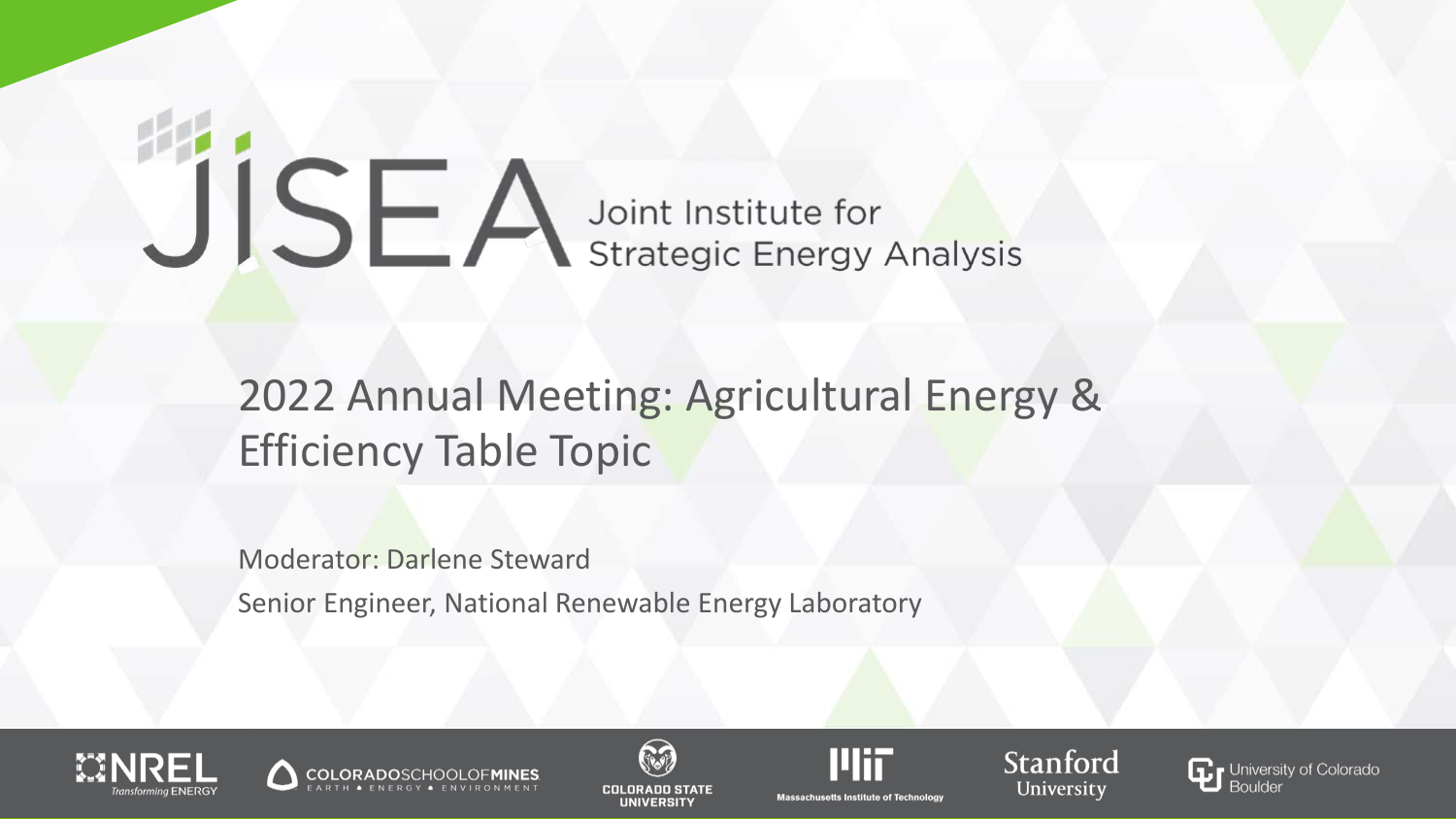# JISEA 2022 Annual Meeting – Agricultural Energy & Efficiency

*Connecting technologies, economic sectors, and continents to catalyze the transition to the 21st century energy economy.*

"JISEA is researching ways to reduce the cost of energy in food systems, reduce emissions, assess new energy sources for agriculture, and increase food resilience."

- Jill Engel-Cox, JISEA

Energy, food, and water are connected throughout the food supply chain.

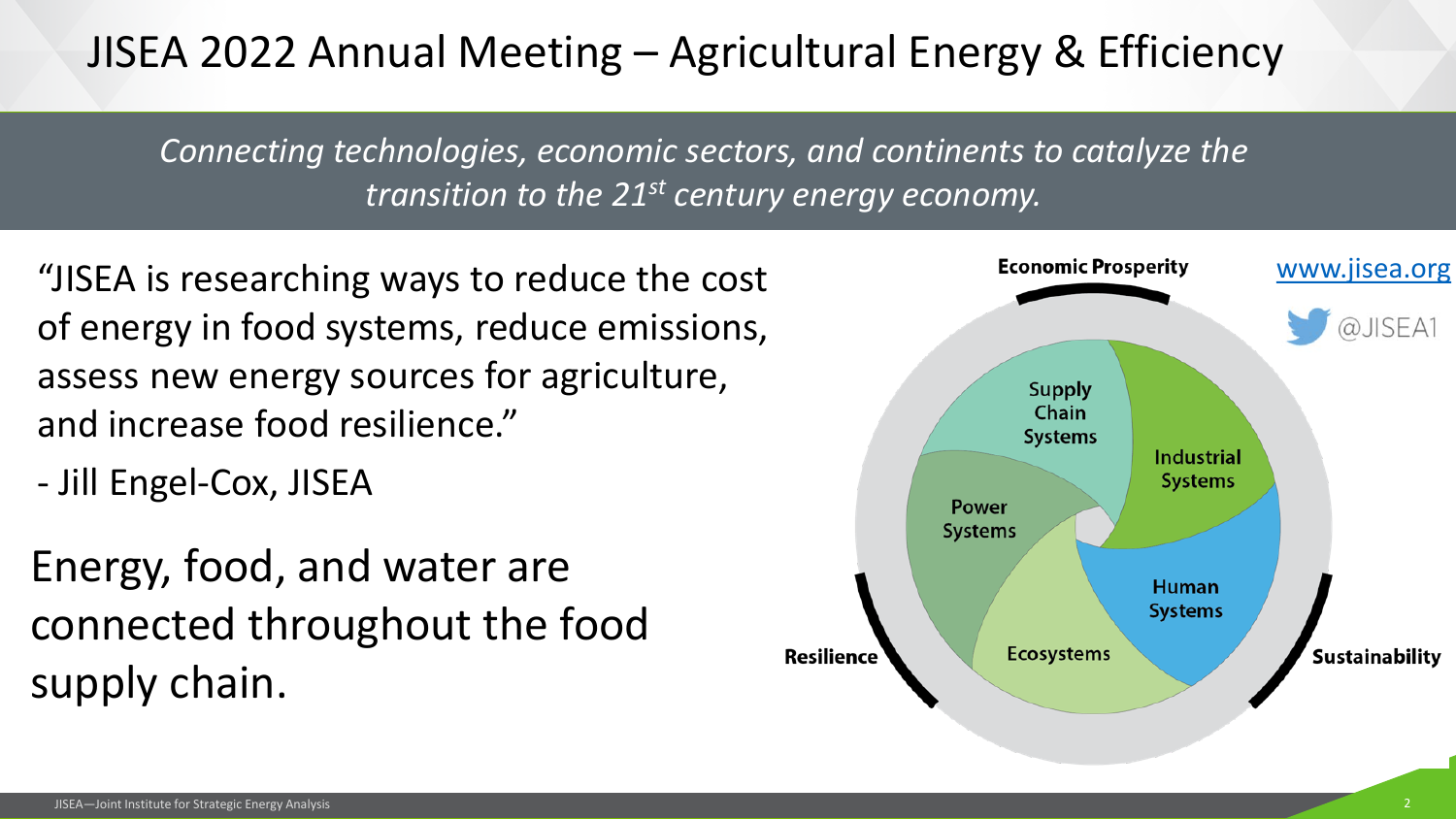Food-related energy use accounted for an estimated 15.7 percent of the national energy budget in 2007 USDA (Canning et al. 2010)

- How is energy use related to land and water use?
- How can renewable energy be generated & used within the food system?
- How does food loss and waste contribute to energy use?
- Where in the food supply chain would efficiency improvements be the most impactful?
- How can increasing demand for food be met in a sustainable way?

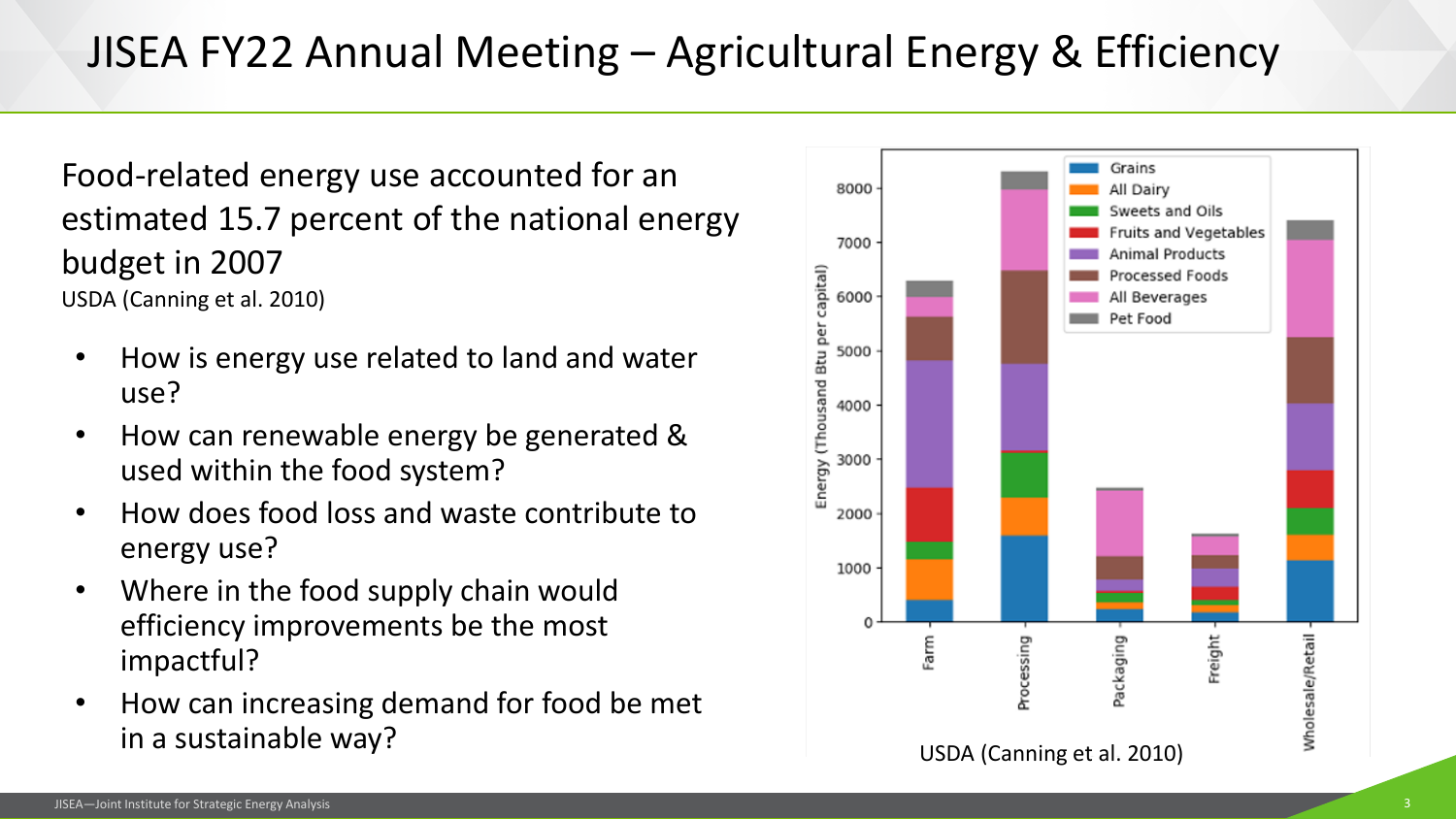

Generate renewable biogas while addressing environmental concerns at a Colorado dairy



Save and generate energy by incorporating solar technologies in greenhouse design

JISEA energy and agriculture case studies focus on connecting resilience, economic, and sustainability goals

Two case studies funded by the Colorado Department of Agriculture and the Colorado Energy Office highlight the diversity of approaches to saving energy, reducing environmental impact, and improving the energy economics for Colorado farms.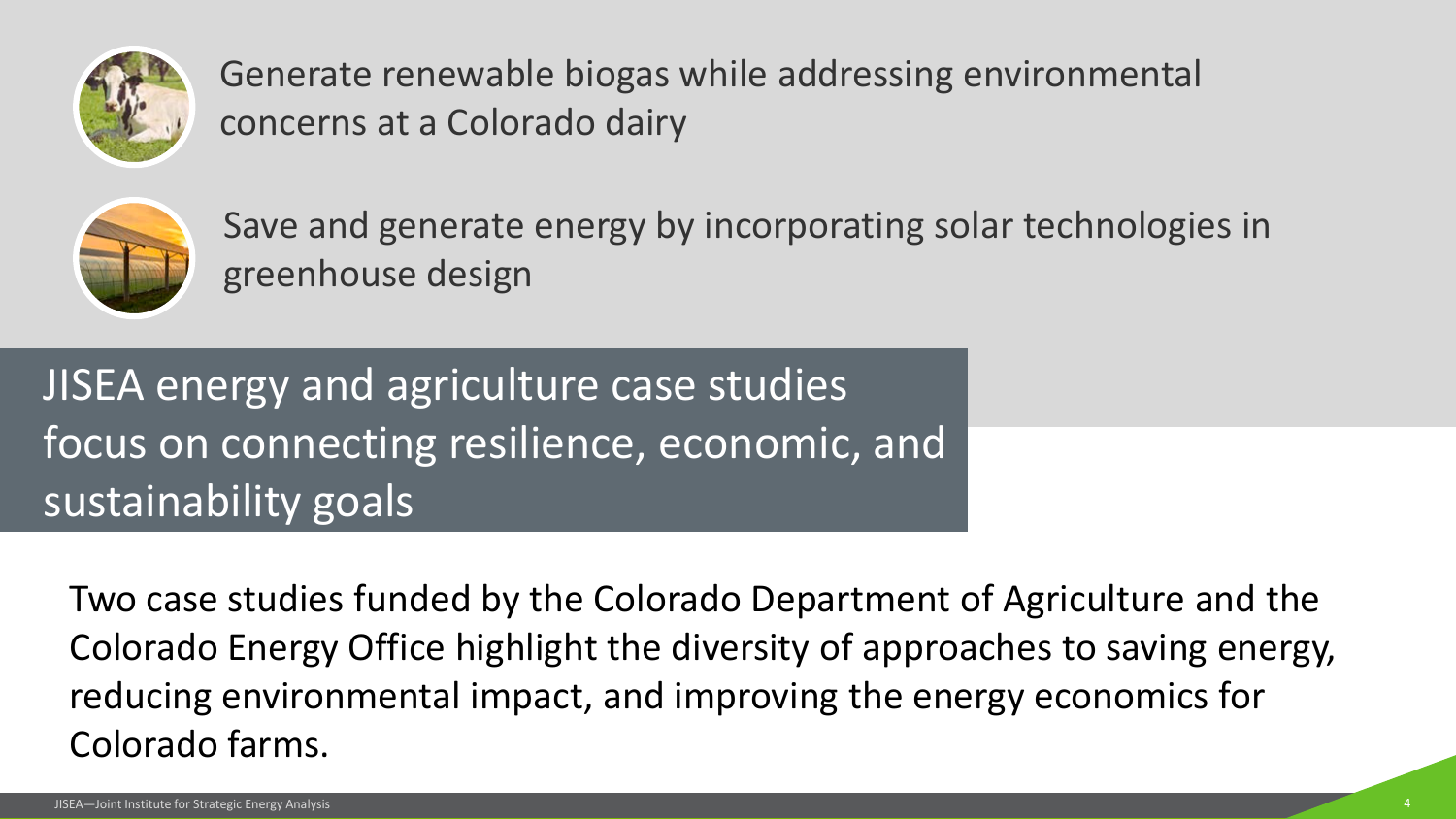# Anaerobic digestion implementation at dairies in Colorado

Darlene Steward, Elizabeth Weber, Laura Supple





Supply the dairies' electricity (including digesters) +  $1.1 - 1.9$  MW excess to the grid

Supply the dairies' heat and hot water needs and heat the digesters

After upgrading, over 170,000 MMBtu renewable natural gas produced per year







Electricity CHP Heat RNG Milk Trucks Digestate

Less than 7% of the upgraded RNG would supply the milk truck fleet.

Over 90% of pathogens are destroyed, resulting in many beneficial uses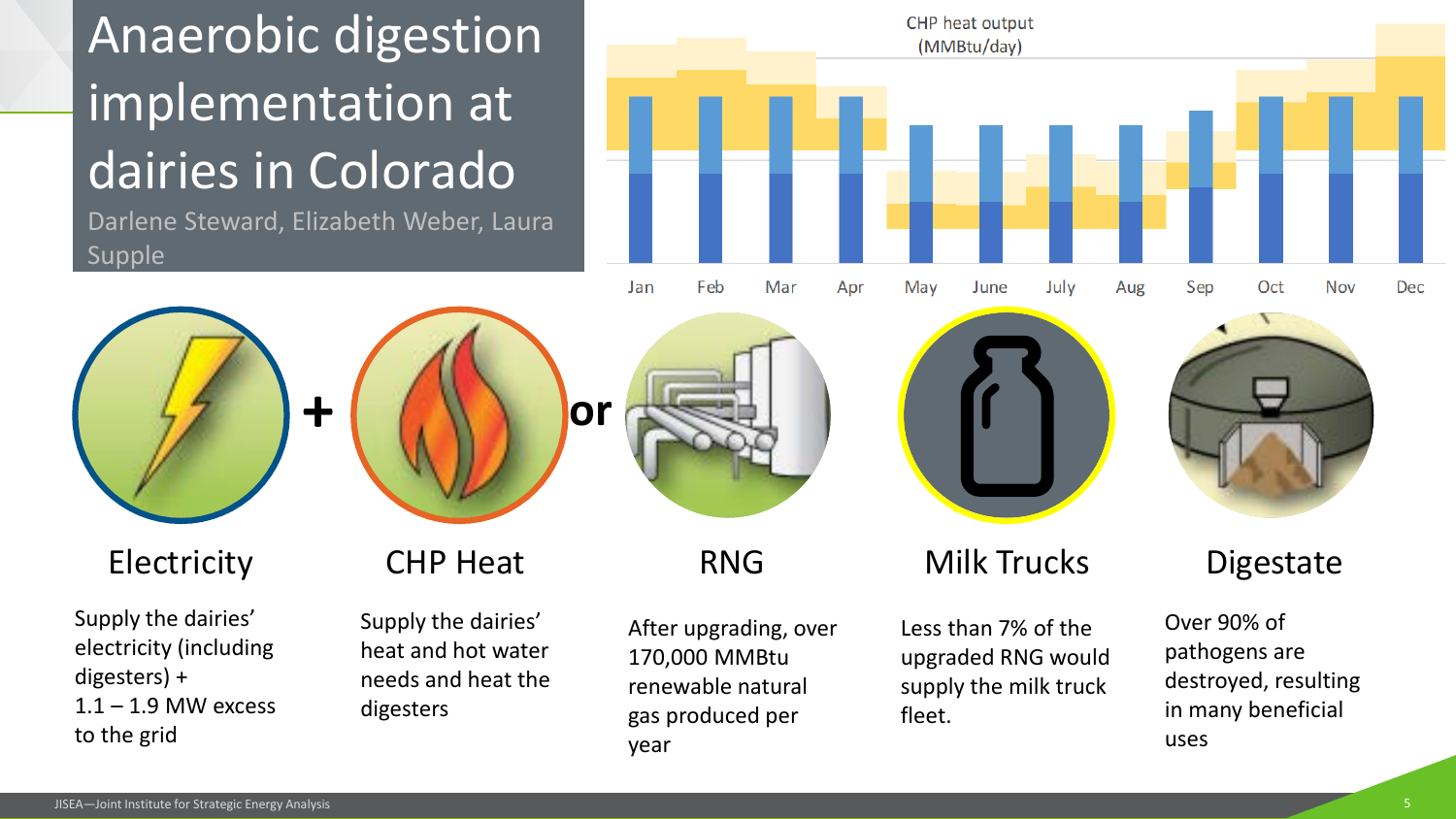Electricity generation should be considered if:

- Electricity is large fraction of farm expenses or is unreliable, and/or
- The farm can take advantage of an incentive for using or producing renewable electricity, and/or
- The waste heat from electricity generation can be used onsite to replace fossil fuel heating.

Upgrading to RNG should be considered if:

- There is a nearby connecting point to a natural gas pipeline.
- Or there is a nearby CNG station or there is demand for a CNG station.
- The farm is unable to take advantage of incentives for renewable electricity generation.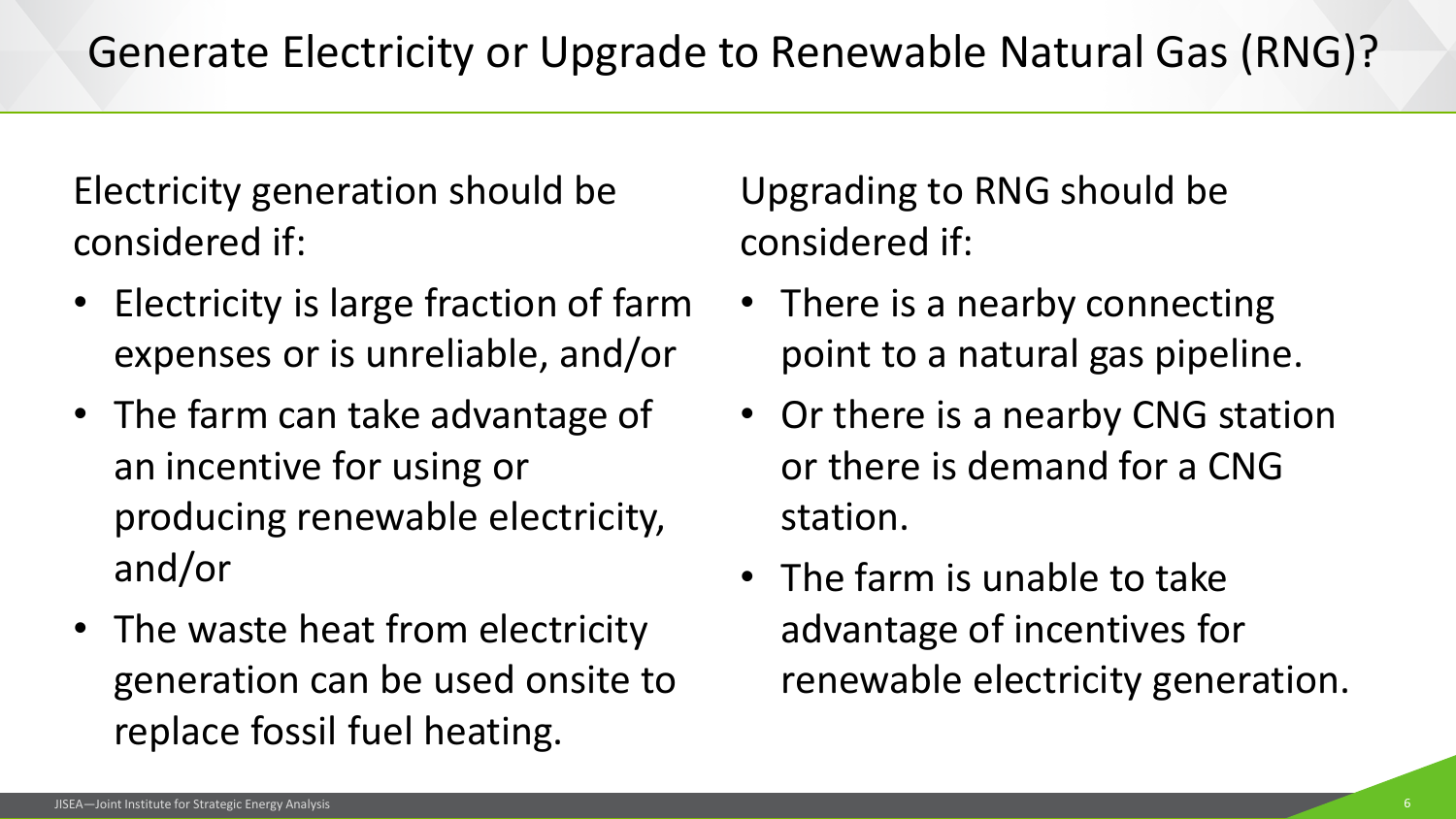Renewable energy for heat and power in greenhouses

Gail Mosey, Laura Supple

Solar photovoltaic panel built on the roof of aerial vegetable greenhouse. Photo from iStock 1131751289

#### **Temperature**

Maintaining the temperature accounts for most of the energy demand in typical greenhouse construction.

### Light

Different crops require different amounts of photosynthetically active radiation (PAR, 400-700 nm).

## Humidity

Maintaining proper humidity is a critical function of heating, ventilation, and air conditioning equipment.

## CO<sub>2</sub> concentration

 $CO<sub>2</sub>$ 

 $CO<sub>2</sub>$  concentration directly influences plants' photosynthetic rates.

## Mechanical

Energy is used for pumps, sprayers, mechanical harvesters, vents, curtains and other control equipment.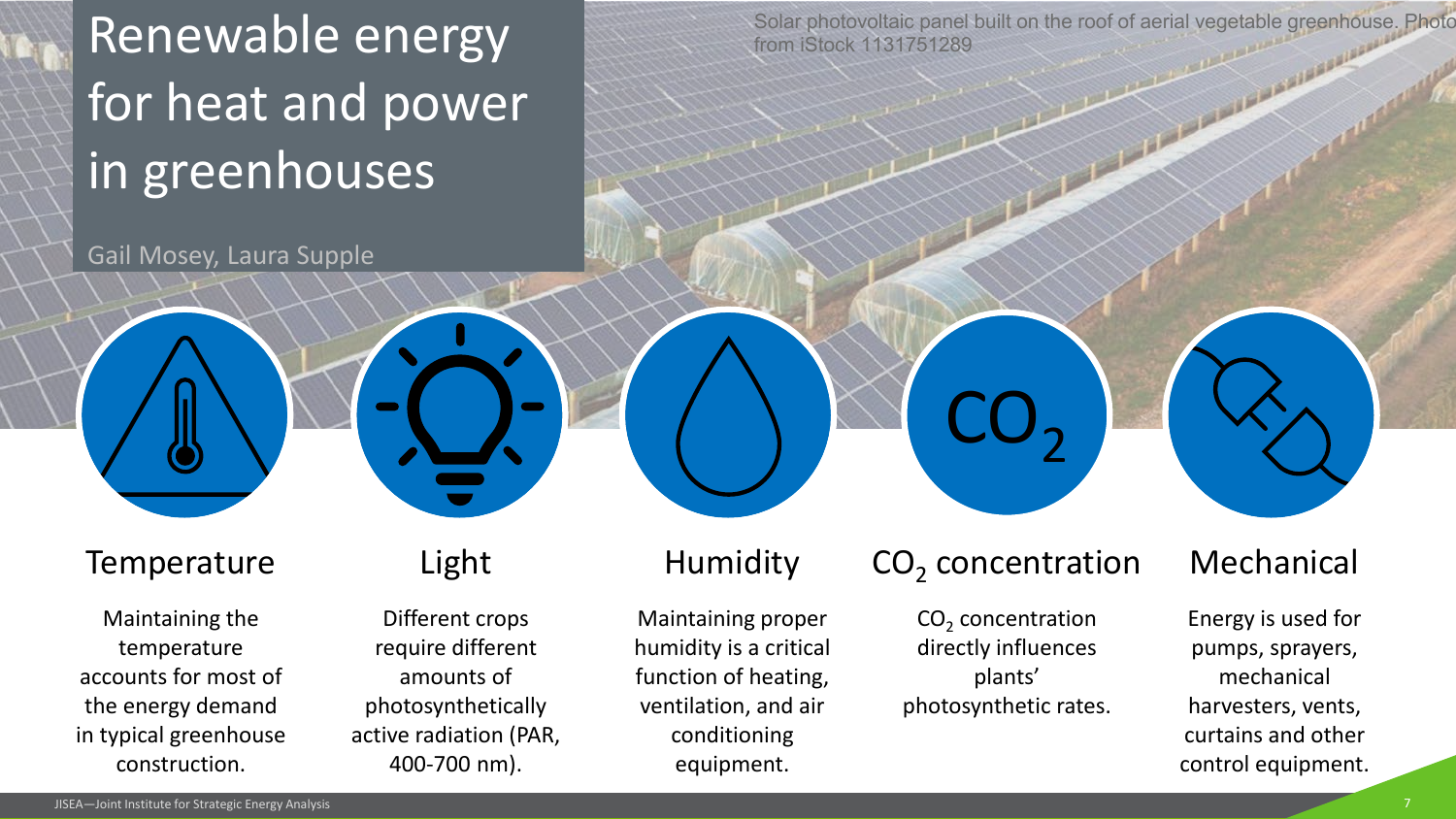# Solar Technologies and Greenhouse Lighting Needs

The type and configuration of solar panels can be selected to provide the right amount of shading

- Semitransparent bifacial panels reduce shading from panels.
- Organic PV cells can be designed to use non-PAR wavelengths for electricity generation, allowing PAR wavelengths through (new technology).
- Dynamic PV shading controls move PV panels to increase or decrease shading.
- Checkerboard configuration provides more even lighting for crops.

Photovoltaic solar panels installed on a greenhouse. Photo from iStock 1207270991

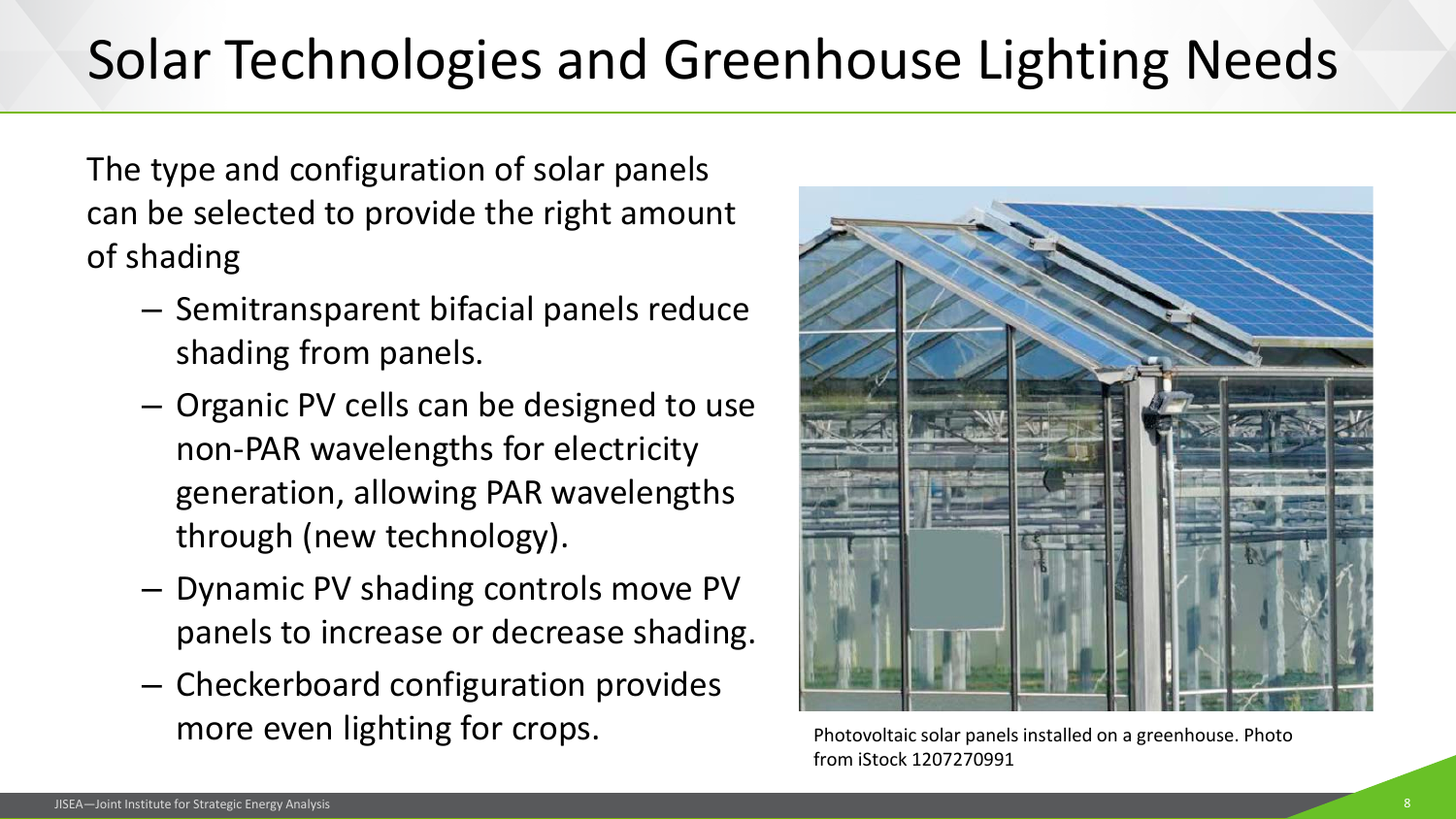# Key Considerations

The specific requirements of crops, cultivation, and climate should be the starting point for evaluating solar technologies and strategies.

- Thermal regulation typically accounts for the majority of energy demand. Hybrid systems can improve thermal and electrical efficiency.
- Passive technologies are most easily implemented in the design phase.
- Newer technologies such as organic PV cells require further development to be economically competitive.



Greenhouse interior. Photo from iStock 950588546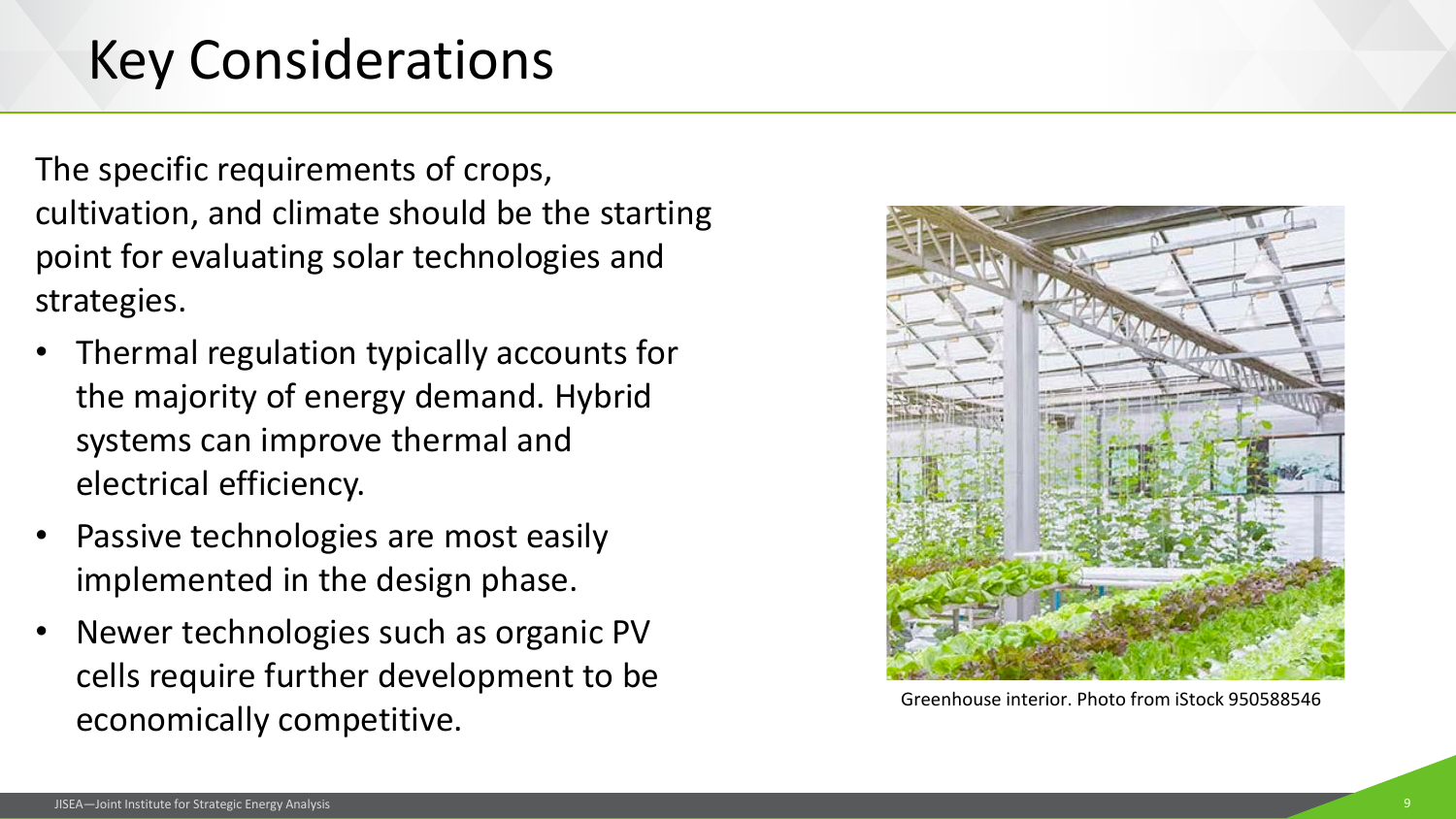

- Integrate energy systems to maximize efficiency, use of waste heat and opportunities for renewables
- Valorize benefits/ disbenefits such as water use, waste disposal, resilience, and animal welfare
- Consider novel strategies such as on-site processing and smart sensors to capture energy benefits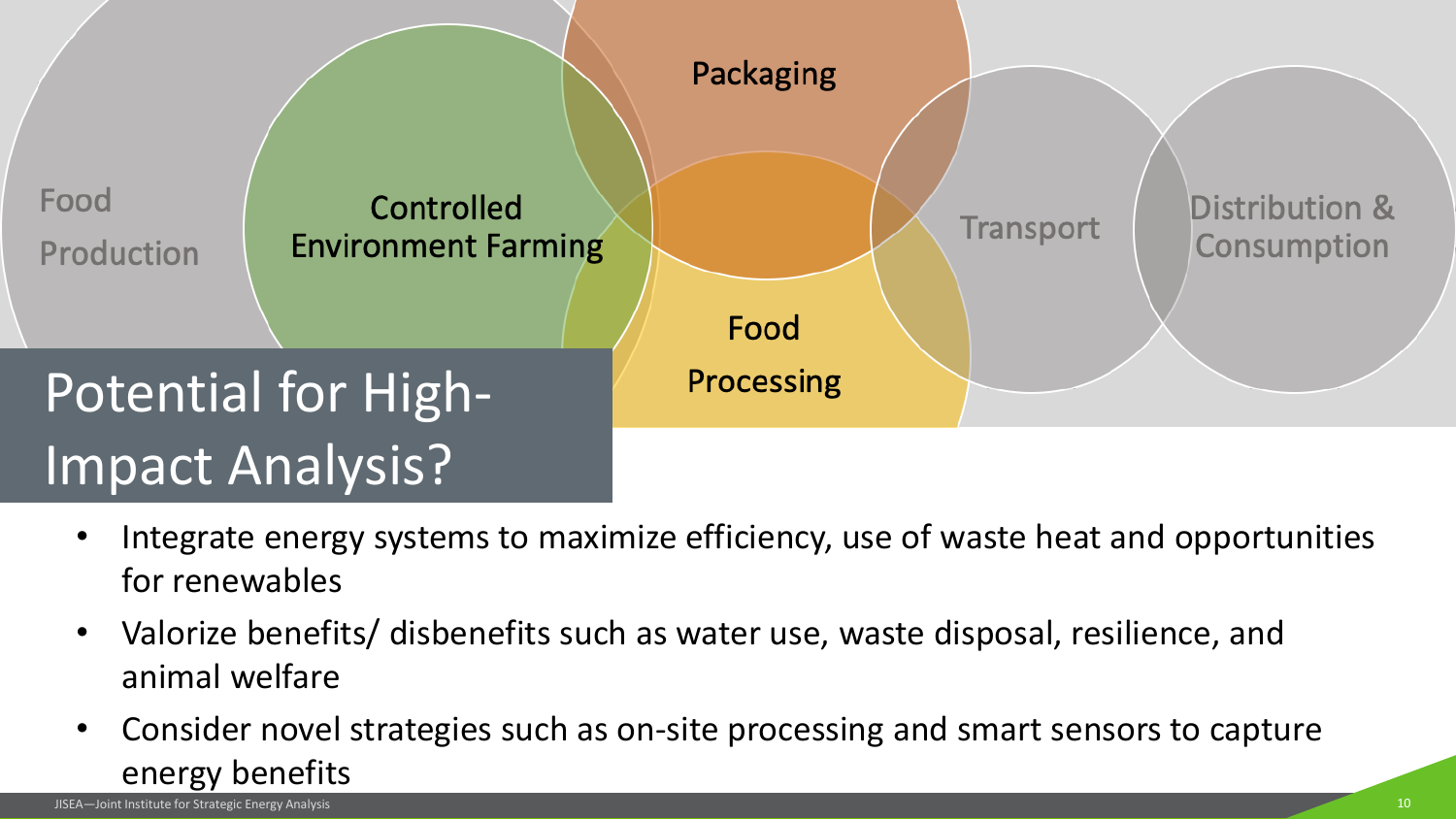#### NREL/PR-6A50-82583

For more information on this work, see our reports:

- Anaerobic Digestion Implementation at Dairies in Colorado, <https://www.nrel.gov/docs/fy21osti/80381.pdf>
- Renewable Energy for Heat and Power Generation and Energy Storage in Greenhouses,<https://www.nrel.gov/docs/fy21osti/80382.pdf>

# **Thank You**

Darlene Steward, Senior Engineer National Renewable Energy Laboratory [Darlene.steward@nrel.gov](mailto:Darlene.steward@nrel.gov)

> This work was authored by the Joint Institute for Strategic Energy Analysis (JISEA), operated by Alliance for Sustainable Energy, LLC, for the U.S. Department of Energy (DOE) under Contract No. DE-AC36- 08GO28308. Funding provided by Colorado Department of Agriculture and Colorado Energy Office. The views expressed herein do not necessarily represent the views of the DOE, the U.S. Government, or sponsors.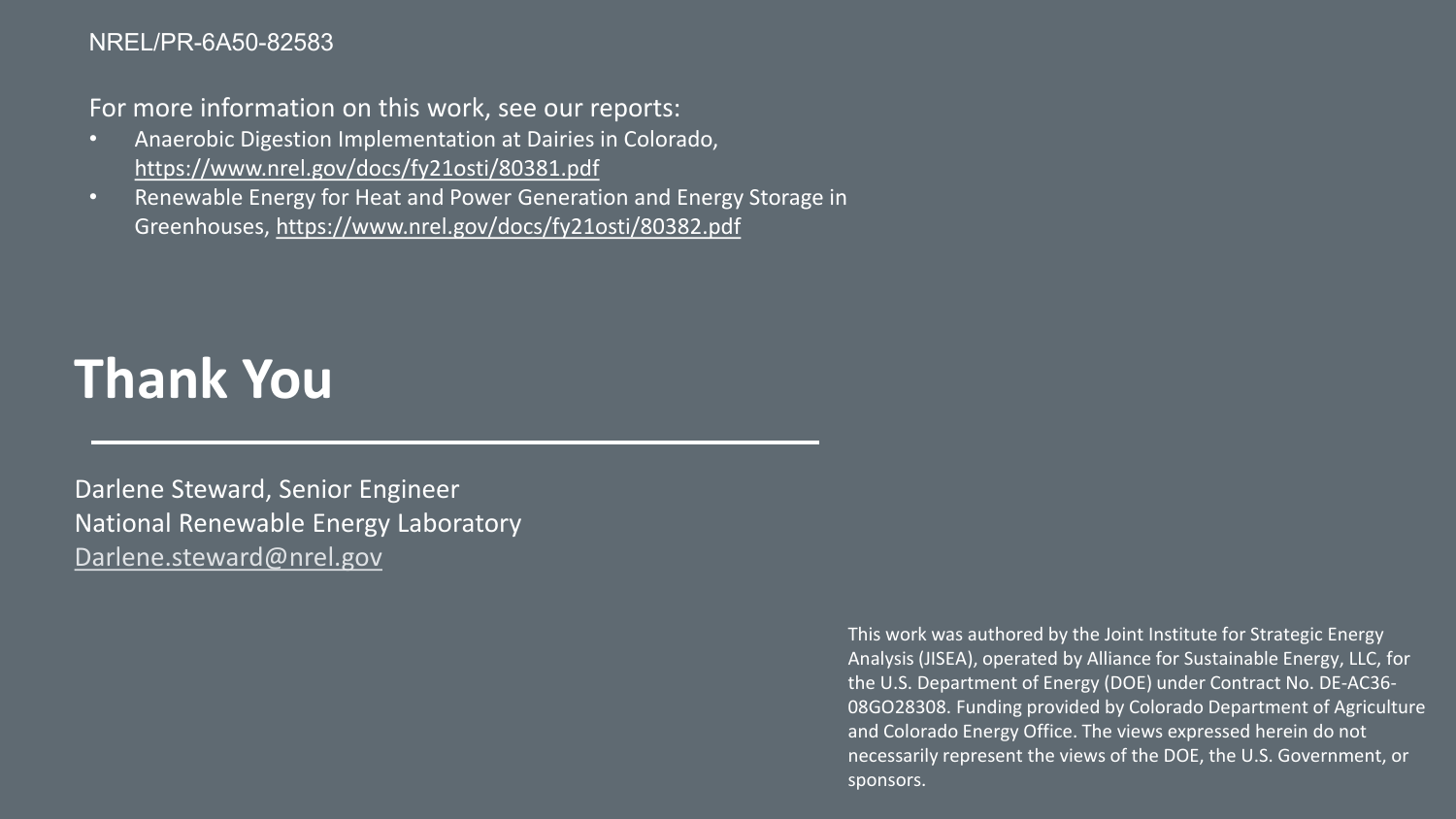## REFERENCES (BIOGAS CASE STUDY)

American Biogas Council. 2021. "Colorado Biogas State Profile." 2021. American Biogas Council. https://americanbiogascouncil.org/wp- content/uploads/2020/06/ABC-2020-State-Profiles-6.pdf.

EPA. 2014. "Emission Factors for Greenhouse Gas Inventories." April 4, 2014. https://www.epa.gov/sites/production/files/2015-<br>07/documents/emission-factors\_2014.pdf.

Matthew Tomich and Marianne Mintz. 2017. "Cow Power: A Case Study of Renewable Compressed Natural Gas as a Transportation Fuel." ANL/ESD-17/7. Chicago, IL, USA: Argonne National Laboratory. [https://afdc.energy.gov/files/u/publication/cow\\_power\\_case\\_study.pdf](https://afdc.energy.gov/files/u/publication/cow_power_case_study.pdf).

Owen, Justine J., and Whendee L. Silver. 2015. "Greenhouse Gas Emissions from Dairy Manure Management: A Review of Field-Based Studies." Global Change Biology 21 (2): 550–65. https://doi.org/10.1111/gcb.12687.

US EPA. 2020. "AgSTAR Project Development Handbook." EPA 430-B-20-001. Washington D.C.: EPA. https://www.epa.gov/agstar/agstar-project-development-handbook.

———. 2021. "Inventory of U.S. Greenhouse Gas Emissions and Sinks, 1990-2019." 430-R-21–005. Washington, D.C.: US EPA. https://www.epa.gov/sites/production/files/2021-04/documents/us-ghg-inventory-2021-main-text.pdf.

US EPA, OAR. 2014. "Livestock Anaerobic Digester Database." Data and Tools. US EPA. December 15, 2014. https://www.epa.gov/agstar/livestock-anaerobic-digester-database.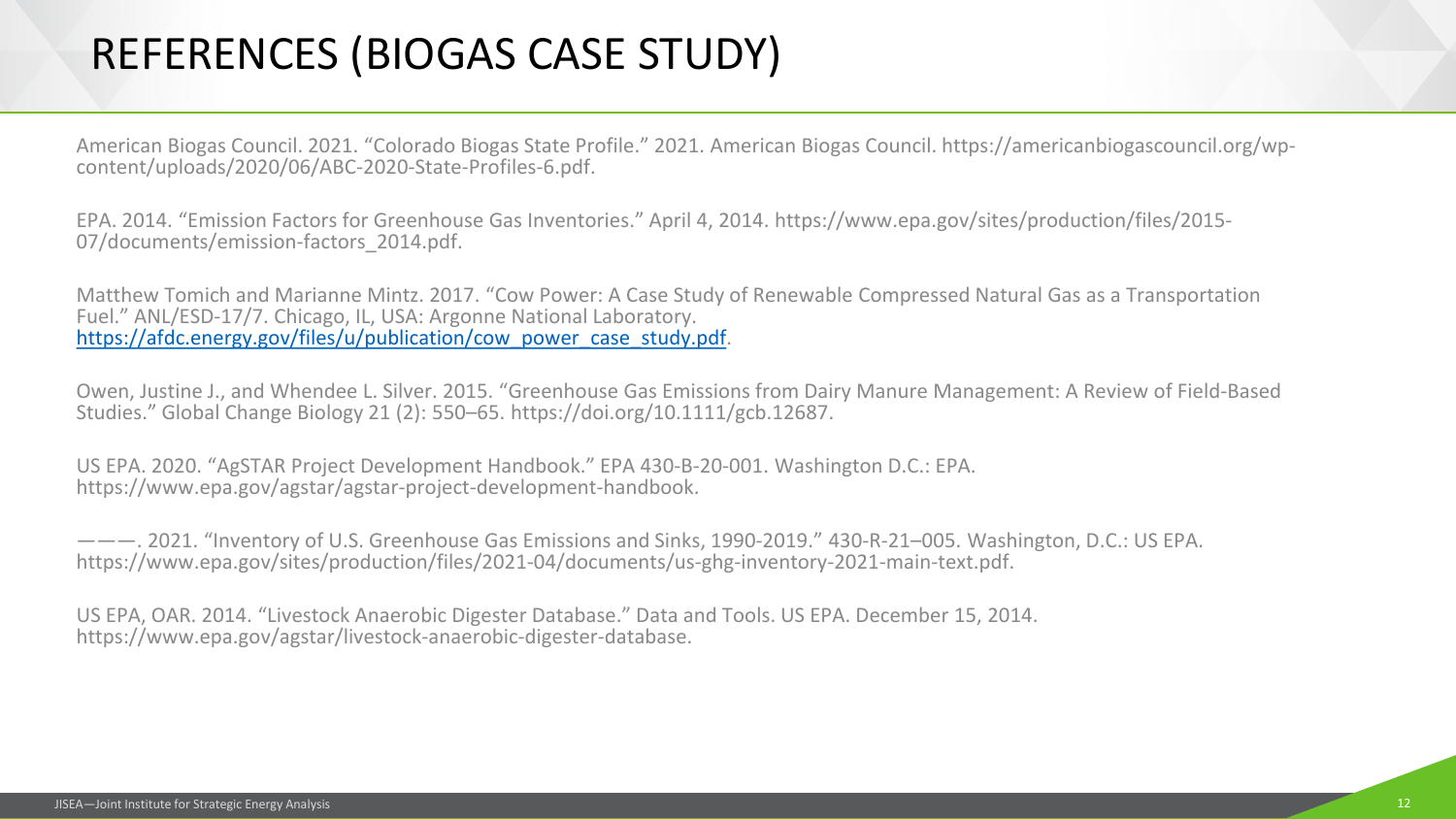# REFERENCES (GREENHOUSE CASE STUDY)

2017 Census of Agriculture. AC-17-A-51, United States Department of Agriculture, Apr. 2019, https://www.nass.usda.gov/Publications/AgCensus/2017/Online\_Resources/Census\_of\_Horticulture\_Specialties/HORTIC.pdf.

2017 Census of Agriculture: Colorado State and County Data. AC-17-A-6, United States Department of Agriculture, Apr. 2019, https://www.nass.usda.gov/Publications/AgCensus/2017/Full\_Report/Volume\_1,\_Chapter\_1\_State\_Level/Colorado/cov1.pdf.

Awani, S., et al. "Numerical and Experimental Study of a Closed Loop for Ground Heat Exchanger Coupled with Heat Pump System and a Solar Collector for Heating a Glass Greenhouse in North of Tunisia." International Journal of Refrigeration, vol. 76, Apr. 2017, pp. 328–41, doi:10.1016/j.ijrefrig.2017.01.030.

Castellano, Sergio. "Photovoltaic Greenhouses: Evaluation of Shading Effect and Its Influence on Agricultural Performances." Journal of Agricultural Engineering, vol. 45, no. 4, Dec. 2014, p.168, doi:10.4081/jae.2014.433.

Cossu, Marco, et al. "Advances on the Semi-Transparent Modules Based on Micro Solar Cells: First Integration in a Greenhouse System." Applied Energy, vol. 162, Jan. 2016, pp. 1042–51, doi:10.1016/j.apenergy.2015.11.002.

Cossu, Marco, et al. "Agricultural Sustainability Estimation of the European Photovoltaic Greenhouses." European Journal of Agronomy, vol.118, Aug. 2020, p. 126074, doi:10.1016/j.eja.2020.126074.

Esmaeli, Homa, and Ramin Roshandel. "Optimal Design for Solar Greenhouses Based on Climate Conditions." Renewable Energy, vol. 145, Jan. 2020, pp. 1255–65, doi:10.1016/j.renene.2019.06.090.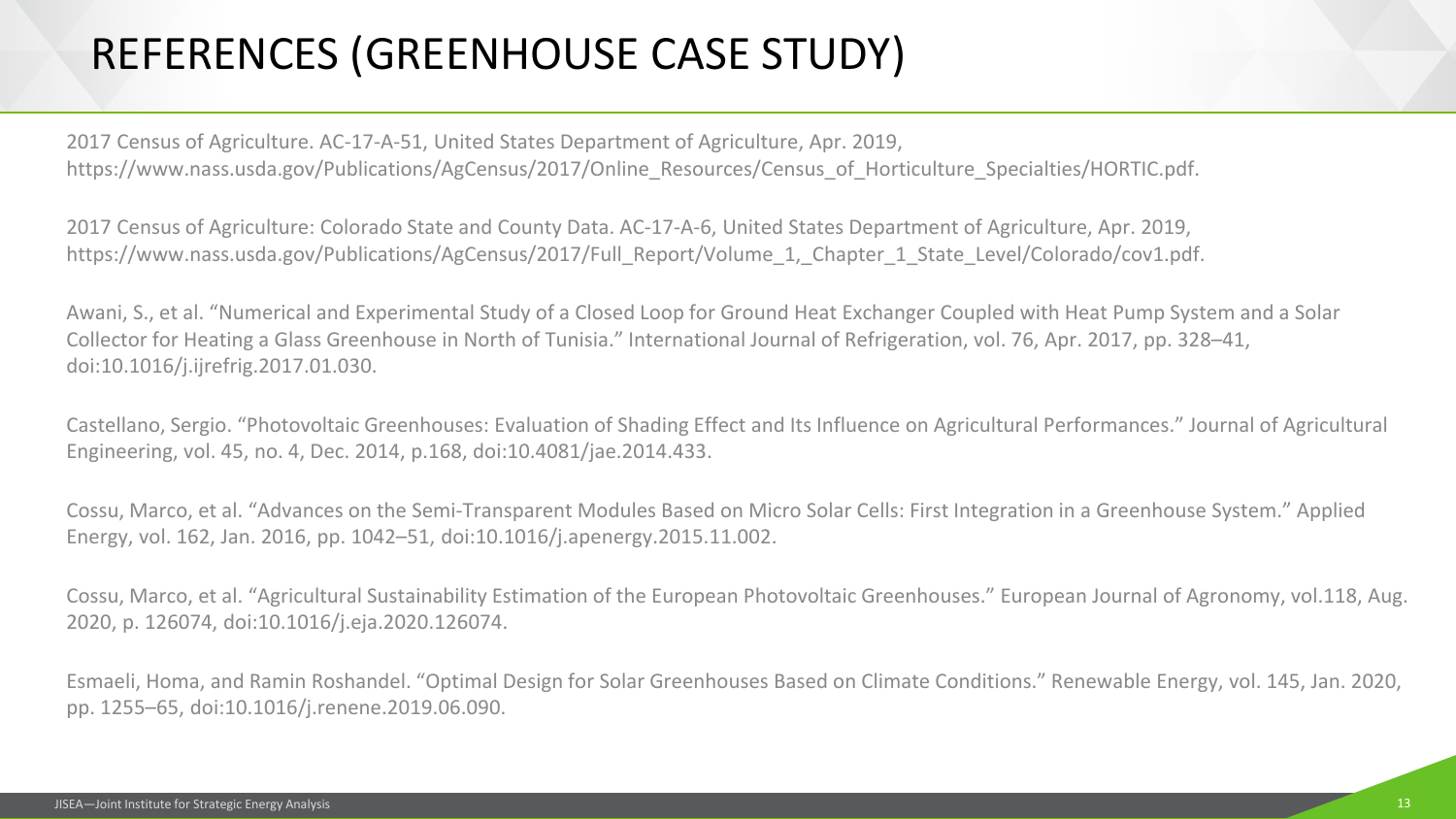# REFERENCES (GREENHOUSE CASE STUDY CONTINUED)

Ezzaeri, K., et al. "The Effect of Photovoltaic Panels on the Microclimate and on the Tomato Production under Photovoltaic Canarian Greenhouses." Solar Energy, vol. 173, Oct. 2018, pp. 1126–34, doi:10.1016/j.solener.2018.08.043.

Gorjian, Shiva, et al. "A Review on Opportunities for Implementation of Solar Energy Technologies in Agricultural Greenhouses." Journal of Cleaner Production, vol. 285, Feb. 2021, p. 124807, doi:10.1016/j.jclepro.2020.124807.

Hassanien, Reda Hassanien Emam, et al. "Advanced Applications of Solar Energy in Agricultural Greenhouses." Renewable and Sustainable Energy Reviews, vol. 54, Feb. 2016, pp. 989–1001, doi:10.1016/j.rser.2015.10.095.

Hassanien, Reda Hassanien Emam, et al. "The Evacuated Tube Solar Collector Assisted Heat Pump for Heating Greenhouses." Energy and Buildings, vol.169, June 2018, pp. 305–18, doi:10.1016/j.enbuild.2018.03.072.

Li, Zhi, et al. "Feasibility Study of a Blind-Type Photovoltaic Roof-Shade System Designed for Simultaneous Production of Crops and Electricity in a Greenhouse." Applied Energy, vol.279, Dec. 2020, p. 115853, doi:10.1016/j.apenergy.2020.115853.

McCartney, Lucas, and Mark Lefsrud."Protected Agriculture in Extreme Environments: A Review of Controlled Environment Agriculture in Tropical, Arid, Polar, and Urban Locations." Applied Engineering in Agriculture, vol. 34, no. 2, 2018, pp. 455–73, doi:10.13031/aea.12590.

Shen, Yongtao, et al. "Energy Consumption Prediction of a Greenhouse and Optimization of Daily Average Temperature." Energies, vol. 11, no. 1, Jan. 2018, p. 65, doi:10.3390/en11010065.